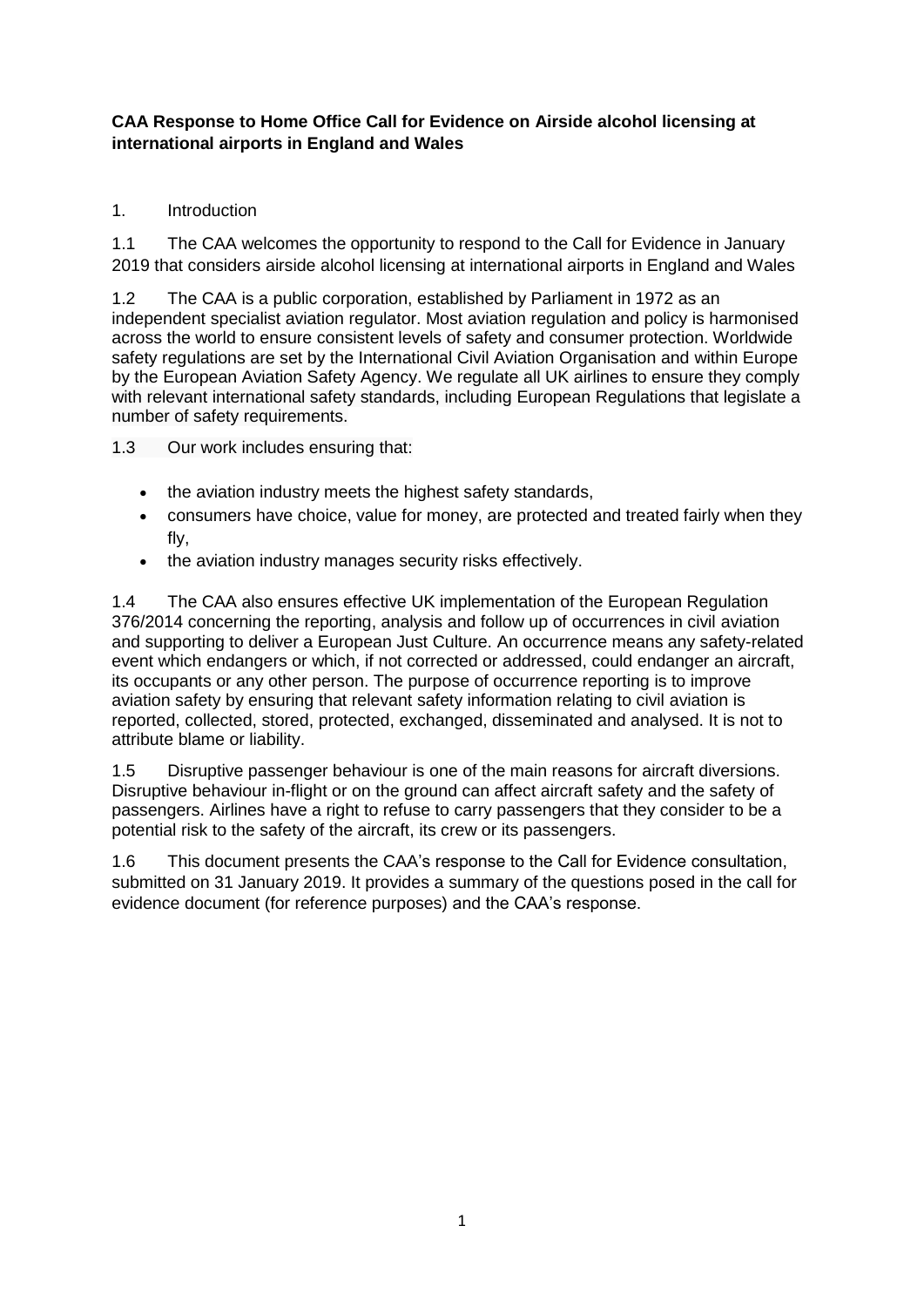2. CAA Response to Call for Evidence Questions

## Question 1

To what extent, if any, have drunk and disruptive airline passengers become more of a problem in recent years?

As noted in the call for evidence, the CAA data on disruptive incidents has solely originated from the Mandatory Occurrences Reports (MOR) since 2010. The complete data set for 2018 will not be available until early February 2019. MOR capture safety-related events occurring specifically to departing and arriving UK registered aircraft only. We are able to provide aggregate figures across all flights and all airports and have examined the narrative of each of these reports to determine a breakdown of the disruptive passenger incidents where alcohol was considered to be a factor. We would caution that just because the report makes no reference to alcohol does not mean necessarily that the disruptive passenger event was not due to the result of alcohol; it may be that the reporter does not include the cause of the disruptive passenger event for instance.

| <b>Date</b>                 | Number of<br><b>Disruptive</b><br><b>Passenger</b><br><b>Reports</b> | % involving<br><b>Alcohol</b> |
|-----------------------------|----------------------------------------------------------------------|-------------------------------|
| 2013                        | 98                                                                   | 19%                           |
| 2014                        | 145                                                                  | 27%                           |
| 2015                        | 195                                                                  | 18%                           |
| 2016                        | 415                                                                  | 34%                           |
| 2017                        | 417                                                                  | 31%                           |
| 2018 (Up<br>to 27th<br>Nov) | 348                                                                  | 34%                           |

We would also confirm, as stated in the call for evidence text, paragraph 26, that the significant change in numbers of disruptive passenger reports between 2015 and 2016 was due to the implementation of EU Regulation 376/2014, on the reporting, analysis and followup of occurrences in civil aviation. This regulation changed the reporting criteria for operators to report MOR and resulted in a step change in the numbers of reports received.

## Question 2

Are all airports, airlines and routes in England and Wales similarly affected by the problem of drunk and disruptive passengers? If not, which airports and airlines are affected more than others and why?

The MOR scheme is a confidential reporting system to allow flight crew and others to report safety occurrences and therefore we are unable to breakdown the figures given in response to question 1 any further; however, from an overview of the MOR statistics alone, there appears to be variations in the number of reports received between operators and the routes that they fly.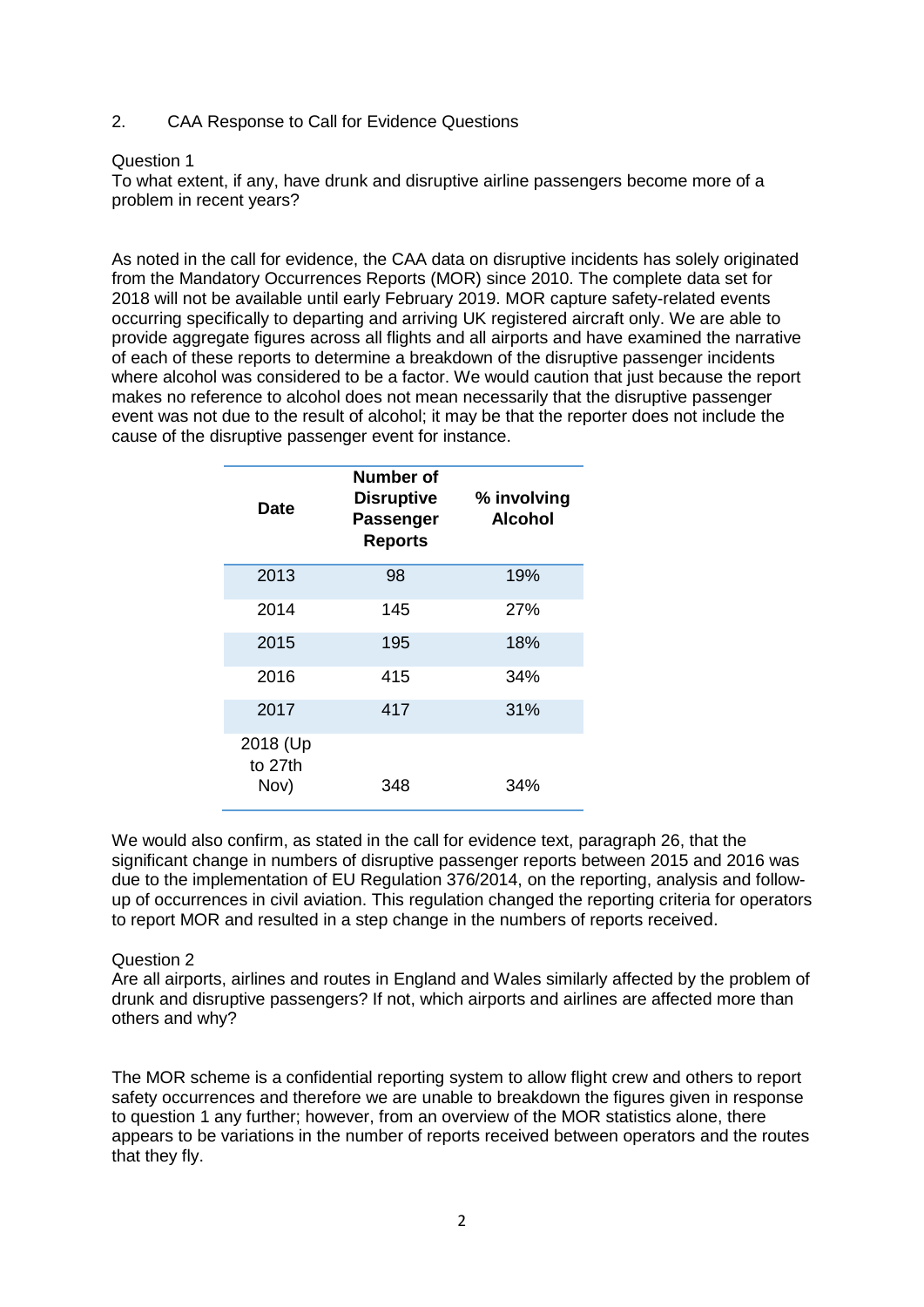Operators can have very different reporting rates due to internal processes. In assessing individual airports or airline operators, it is important to note that this variance can affect the perceived incident rate. Individual route analysis per operator can result in small numbers of statistics, which may show significant fluctuations from one year to another.

That said, the numbers of alcohol related disruptive passenger MORs on flights out of the UK is disproportionally higher than flights arriving to the UK. For example, there are approximately 30-35% of UK operator flights from the UK to abroad, but these flights account for roughly 60% of the alcohol related disruptive passenger events.

## Question 3

Is there a common definition used by airports and airlines to define drunk and disruptive passenger incidents? If so, how do airports and airlines ensure these incidents are classified, recorded and/or reported in a consistent manner?

The requirement for reporting to the MOR scheme (stipulated in EC Reg No 2015/1018) is "Difficulty in controlling intoxicated, violent or unruly passengers."

The CAA is not aware of a commonly agreed definition of disruptive passenger incidents agreed between airport and airline operators. However, a number of airline operators use the IATA categories of unruly behaviour, which is split into four levels:

Level 1: includes verbal aggression or failure to comply with crew instructions; Level 2 includes physical aggression or lewdness against fellow passengers or crew and damage to the cabin

Level 3 includes threats to life, and presenting of weapons onboard; and Level 4 which includes a breach of the flight deck (intended or unintended), an act of sabotage or a credible threat of seizing the aircraft.

## Question 4

To what extent, if any, do premises that sell/supply alcohol airside contribute to the problem of drunk and disruptive passengers?

The CAA has no specific evidence or data to support an answer to this question.

#### Question 5

What other factors, if any, contribute to the problem of drunk and disruptive passengers (e.g. "preloading" landside, in-flight alcohol sales, flight delays, affordability etc.)?

The CAA has no specific evidence or data to support an answer to this question.

#### Question 6

To what extent, if any, do drunk and disruptive passengers pose a safety risk?

The CAA has a concern about any situation that diverts the flight crew and cabin crew away from their safety duties on board the aircraft. We have reviewed a number of safety reports where drunk and disruptive passengers have physically assaulted each other, fellow passengers and cabin crew in-flight. Also passengers failing to comply with crew instructions, particularly around taking seats for landing, poses a risk to themselves and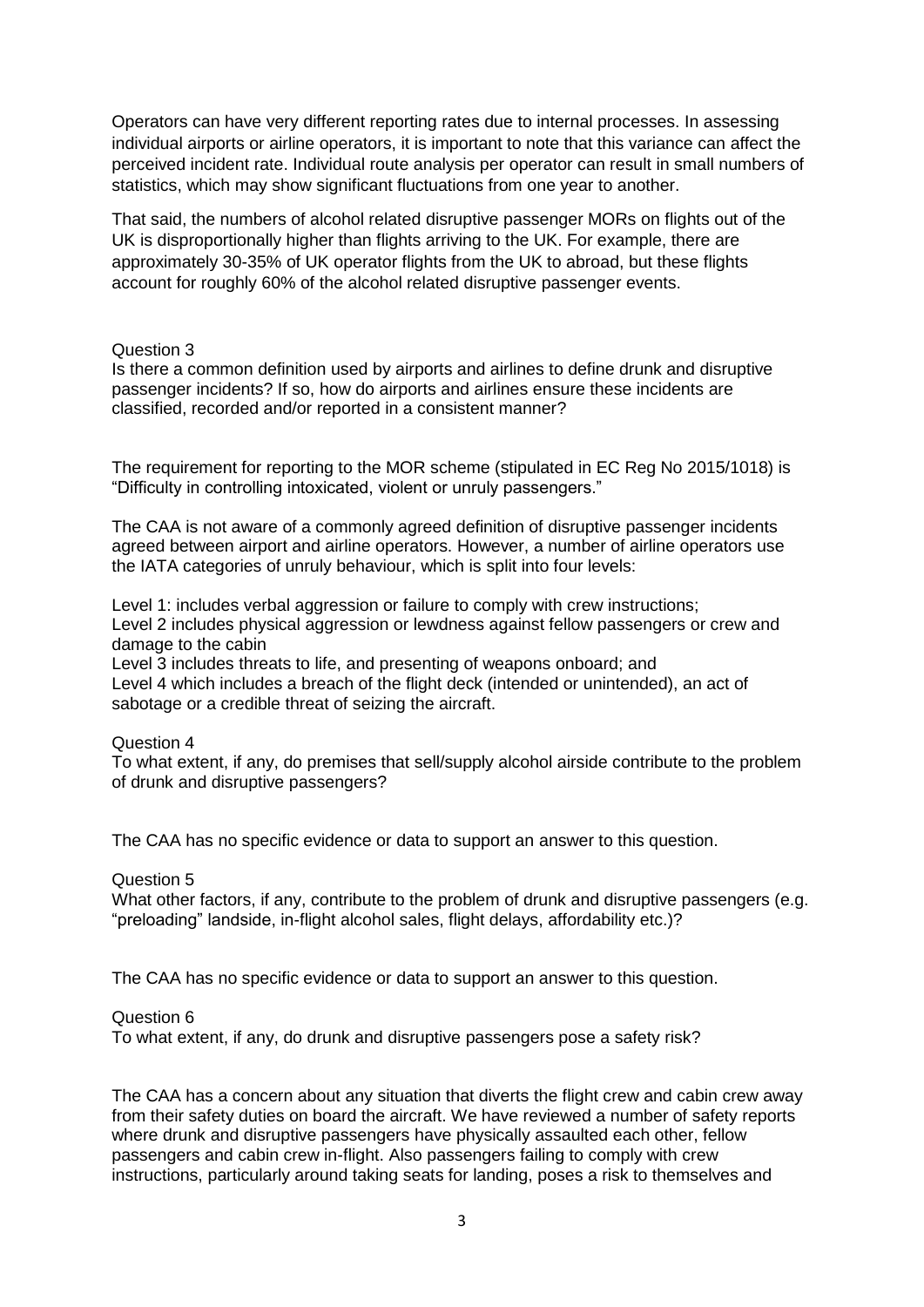fellow passengers during a more demanding phase of flight with the potential for significant (and rapid) changes in aircraft orientation and acceleration.

## Question 7

What is the perception and experience of passengers and cabin crew, regarding the problem of drunk and disruptive behaviour at airports and/or in-flight?

The CAA receives a number of harrowing letters of complaint each year regarding, in particular, the experience of passengers with drunk and disruptive behaviour in-flight. The common theme among them is how a small minority of thoughtless individuals can leave a much wider collection of fellow passengers distraught and upset, which can impact subsequent attitudes towards travelling by air.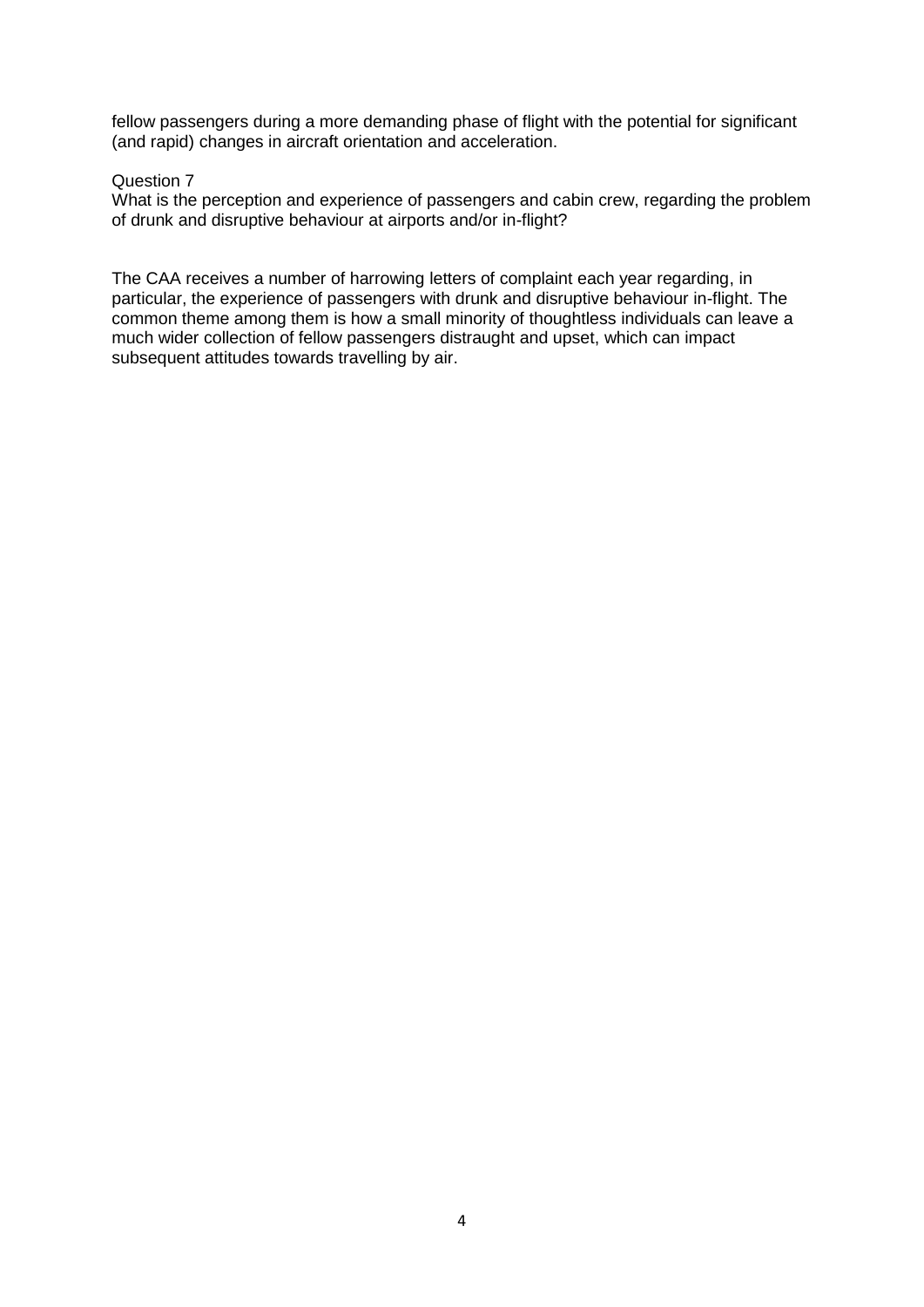## Question 8

What are the financial, economic, administrative and other impacts of alcohol related incidents at airports and on aircraft?

The CAA has no specific evidence or data to support an answer to this question.

## Question 9

How effective is the use of relevant powers in the Air Navigation Order 2016 as well as any other appropriate statutory powers in tackling the problem of drunk and disruptive passengers at international airports in England and Wales?

Comparing the numbers of safety-related MOR data involving alcohol with the number of prosecutions for the offence "enter aircraft when drunk/be drunk in aircraft" or "drunkenness in aircraft" suggests that potentially not all events reported to us involving alcohol result in a prosecution. There may be multiple valid reasons why there is a variance, however we are concerned that there may be a perception that once airside, laws around drinking responsibly and public behaviour responsibilities no longer apply. We continue to strongly advocate more effort is made to refuse boarding a drunk passenger and successfully prosecute anyone who is drunk and acts disorderly on board an aircraft and to make such cases more widely publicised. We believe this would have the effect of deterring others and making the issue more socially unacceptable.

## Question 10

What are other statutory or legally binding instruments (e.g. lease agreements) and/or voluntary arrangements (e.g. the Code of Practice on Drunk and Disruptive Passengers) that currently govern the sale and supply of alcohol airside and on a plane?

The CAA has no specific evidence or data to support an answer to this question.

## Question 11

How effective is the use of existing statutory and any other instruments, including industry partnerships, in promoting responsible alcohol sales and tackling the problem of drunk and disruptive passengers at international airports in England and Wales?

The CAA has no specific evidence or data to support an answer to this question.

## Question 12

To what extent is training provided to, and competence assessed of, airport and airline staff on the responsible sale of alcohol, managing drunk and disruptive passengers, and exercising their statutory or other powers?

To work as a Cabin Crew in commercial air transport within a Member State of the European Community, the individual must hold a valid Cabin Crew Attestation (CCA). This is a certificate of professional competency which allows the person to discharge the duties of Cabin Crew on European Community registered aircraft. As part of the qualification for a CCA, the individual must have successfully completed the required initial training course and the associated examination in accordance with EASA [Aircrew Regulation Part-Cabin Cr](http://easa.europa.eu/regulations/regulations-structure.php)ew, EC Regulation No. 290/2012.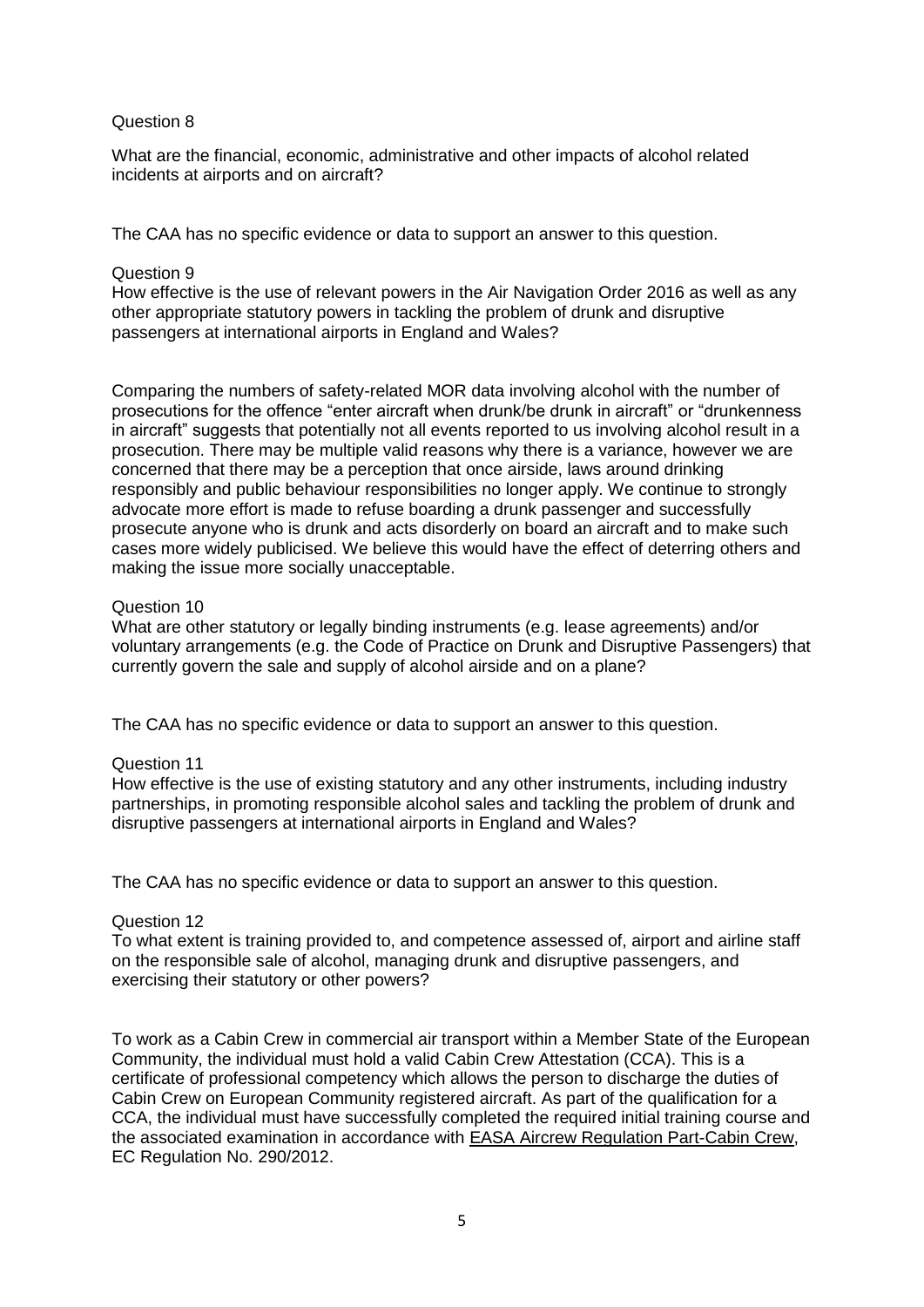EASA Aircrew Regulation, Annex V (Part-CC), CC.TRA.220, requires that each cabin crew member completes an initial training course and undergoes an examination to demonstrate knowledge and proficiency.

The cabin crew attestation can be issued by the competent authority or an organisation approved to do so by the competent authority. For the UK, the competent authority is the CAA. The CAA maintains a list of companies who have been approved to provide initial training and issue the CCA for that training in the UK. The syllabus for the training includes passenger handling, including identifying potential disruptive passengers, security training, conflict management, self-defence and restraint training.

The CAA has published CAP 783, Cabin Crew - Initial Safety Training: Instructions and Procedures for the Approval of Training Organisations.

The CAA does not have a remit to, nor provides, oversight of aerodrome operations inside the terminal building, such as the training and competence of airport retail and ground handling agents, including check-in and gate boarding staff.

#### Question 13

To what extent have consistent airport and airline operators' communications been provided to the public to assist in the prevention of drunk and disruptive behaviour prior to and during passengers' journey?

There have been a number of previous communications initiatives undertaken that have provided information to the public aimed at preventing drunk and disruptive incidents on board aircraft. Some of these have been initiated by the CAA, others have been more targeted to an individual airport or airline operator. We are aware of a number of efforts to put in place a coordinated industry-wide campaigns that have unfortunately been delayed due to the difficulties in reaching a cross industry cooperation and agreement.

#### Question 14

What other non-legislative measures, including technological and data-sharing solutions, have already been introduced effectively by airports and/or airlines outside the UK to tackle the problem of drunk and disruptive passengers?

The CAA has no specific evidence or data to support an answer to this question.

## Question 15

What, if anything, prevents airlines, airports, airside businesses and other relevant entities to jointly introduce further and stricter measures to tackle the problem of drunk and disruptive passengers at international airports in England and Wales *(e.g. banning the sale of "miniatures" in airside shops, limiting the availability of alcohol to passengers at certain hours, data sharing on drunk and disruptive passengers, replicating best practice schemes etc.)*?

This question is not directed towards the CAA.

#### Question 16

How effective is the cooperation between industry and airport police in tackling the problem of drunk and disorderly passengers at airports and/or on planes? *Please provide evidence.*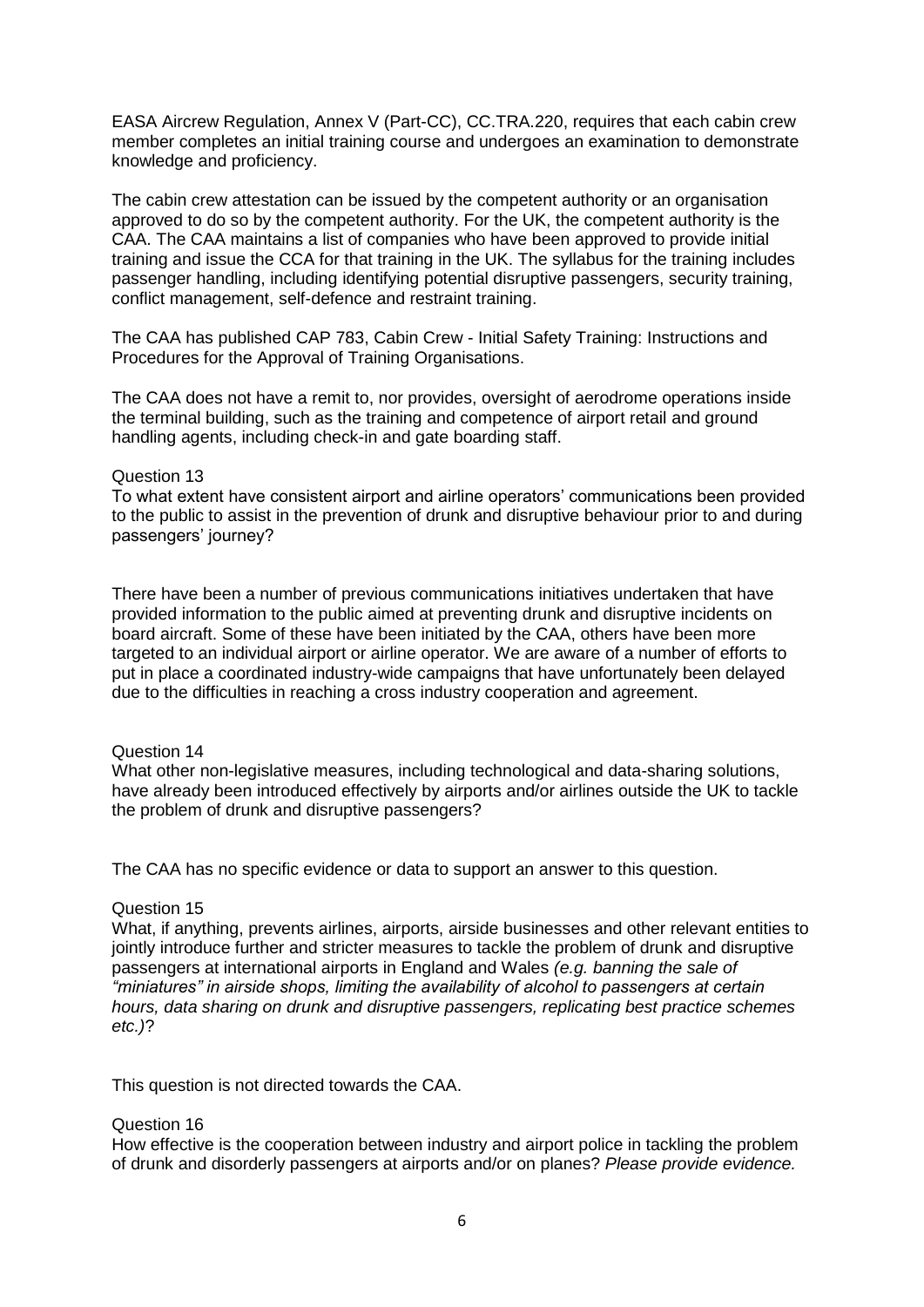This question is not directed towards the CAA.

## Question 17

What would be the strengths and limitations of the Act, if applied airside at international airports in England and Wales, in addressing the problem of drunk and disruptive airline passengers?

We believe it would provide a standardised basis on which pubs and bars would operate irrespective of whether they are airside or landside. The Act already allows for such establishments to be open 24 hours per day 7 days per week, if required, which addresses the underlying reason for the exemption originally. Such premises would also need to comply with the Mandatory Code for the sale of alcohol.

We do not expect this measure to completely eradicate the issue of drunk and disruptive passengers on board aircraft; however it encourages the same training and ethos towards the responsible sale of alcohol consumed within airport pubs and bars as with other UK licenced premises.

## Question 18

Please provide any examples of where licensing laws have been applied at international airports in or outside the UK, and please provide any evidence of their impact if available?

The CAA has no specific evidence or data to support an answer to this question.

Question 19

What would be the economic advantages and disadvantages of applying the Act airside for international airports and its users in England and Wales?

The CAA has no specific evidence or data to support an answer to this question.

Question 20

What financial impact would application of the Act airside have on local government and police resource?

The CAA has no specific evidence or data to support an answer to this question.

Question 21

What impact, if any, will application of the current licensing fees and charges to airside at international airports in England and Wales have on airside business that sell and/or supply alcohol, including the availability of alcohol at airports?

The CAA has no specific evidence or data to support an answer to this question.

Question 22

What financial impact would upholding the current exemption have on your organisation, airports and/or its users (e.g. airlines, passengers)?